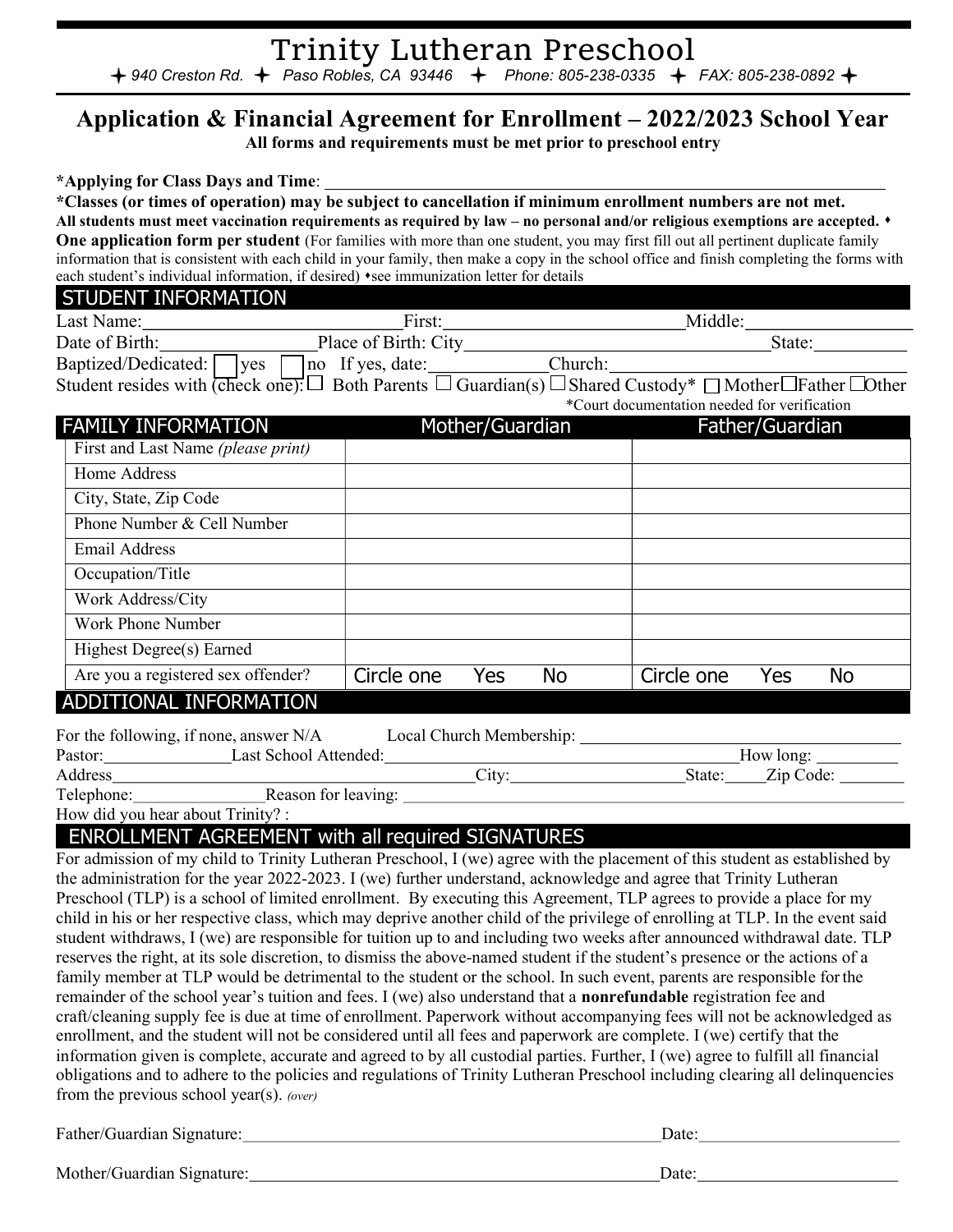| <b>ENROLLMENT INFORMATION</b>      |                                                                                                                                                                                                                                                                                                                                                                                                                                                                 |
|------------------------------------|-----------------------------------------------------------------------------------------------------------------------------------------------------------------------------------------------------------------------------------------------------------------------------------------------------------------------------------------------------------------------------------------------------------------------------------------------------------------|
| <b>Enrollment</b>                  | Enrollment at Trinity is on an annual basis.                                                                                                                                                                                                                                                                                                                                                                                                                    |
| <b>Procedures</b>                  | An application for enrollment must be filled out annually and received before<br>the deadline for both continued and initial enrollment.<br>Application for enrollment does not constitute acceptance.<br>Once a family has been accepted, the registration procedure is mandatory<br>and becomes part of the requirement for attendance at Trinity Lutheran<br>Preschool.                                                                                      |
|                                    | • The registration/materials fee is not refundable and must accompany each<br>application or the application will not be processed.<br>In households where the parents are no longer together and have shared<br>custody, a signature of both parents must accompany the application form.<br>A copy of an official birth certificate must be included in the enrollment packet.<br>No students will be admitted without proper proof of required vaccinations. |
| <b>All New</b><br><b>Enrollees</b> | • Parents will meet with the director and will be notified regarding enrollment<br>class days and times.<br>• Parents of new enrollees are required to complete the entire registration<br>packet before the child(ren) can attend class.                                                                                                                                                                                                                       |

## Nondiscrimination Policy

Trinity Lutheran Preschool admits students of any race, color, national and ethnic origin to all the rights, privileges, programs, and activities generally accorded or made available to students at the school. It does not discriminate on the basis of race, color, national and ethnic origin, or gender in the administration of its educational policies, admissions policies, and other schooladministered programs.

All enrollment papers must be received and the first month's tuition paid prior to the student attending school. Payment is due in 10 equal monthly payments beginning August 1, 2022 and continuing each subsequent month through May. If you desire a different due date, you must submit your request on the Financial Agreement Form. If approved, this monthly due date is only good for this school year.

|                                   | FOR OFFICE USE ONLY               |    |       |      |              |
|-----------------------------------|-----------------------------------|----|-------|------|--------------|
| Date received:                    | Registration Amount Paid \$       | by | check | cash | credit/debit |
| Date received:                    | Craft/Cleaning Fee Amount Paid \$ | bv | check | cash | credit/debit |
|                                   |                                   |    |       |      |              |
|                                   |                                   |    |       |      |              |
| <b>Birth Certificate Received</b> | Registration Packet turned in on  |    |       |      |              |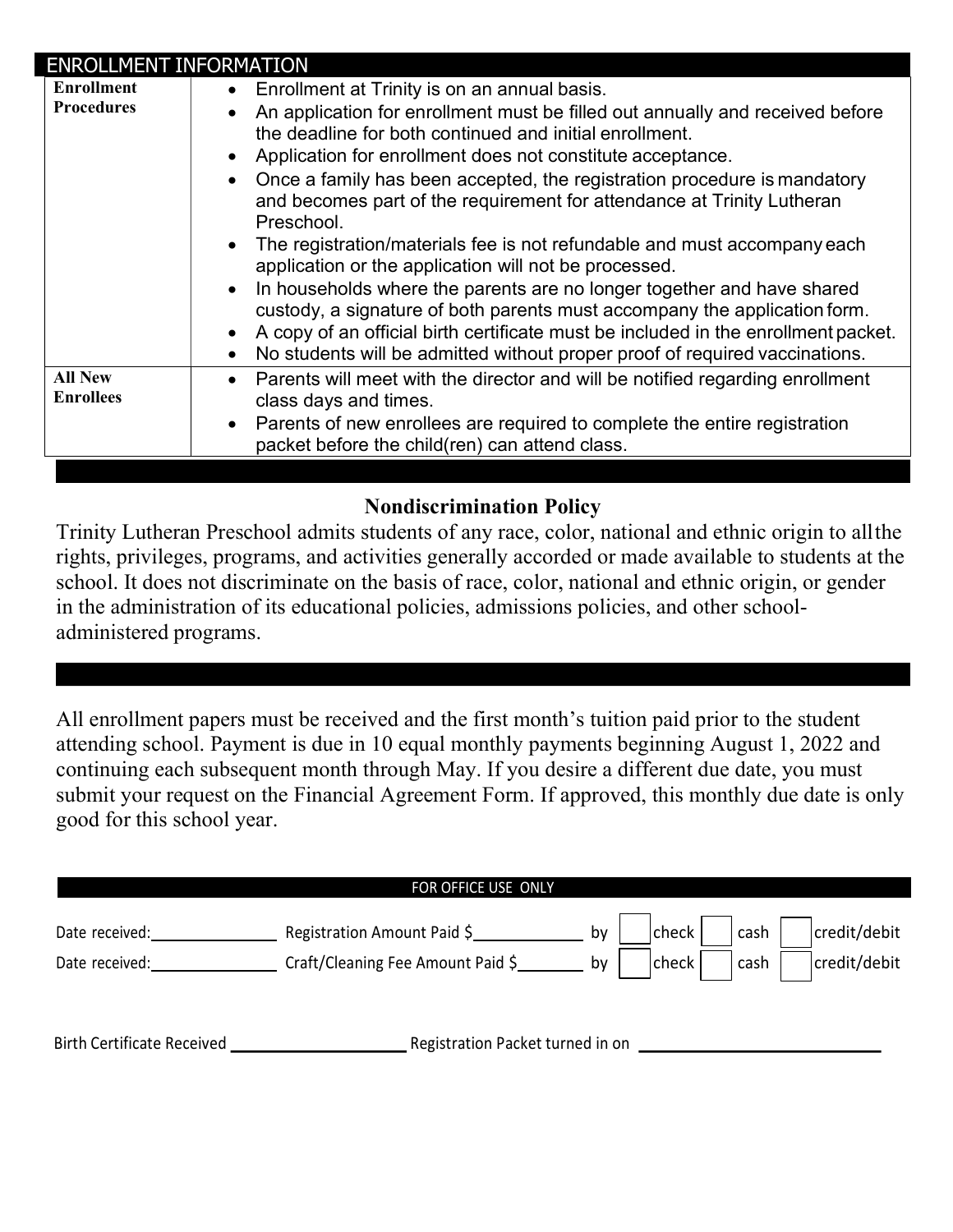# Trinity Lutheran PRESCHOOL

Growing in Grace and Knowledge Financial Agreement Form 2022/2023 \*\* REQUIRED OF ALL STUDENTS REGISTERED FOR THE 2022/2023 SCHOOL YEAR \*\* ONE FORM PERFAMILY

In consideration for the enrollment of my student(s) at Trinity Lutheran Preschool, I(we), as parent(s) /guardian(s), jointly and separately agree to the following terms:

- $\overline{9}$  1. I(we) have read the 2022/2023 Financial Information & pledge to comply with the policies set forth therein.
- 2. All delinquencies from previous school(s) or the previous school year have been cleared.
- $\overline{9}$  3. I(we) assume personal liability for timely payments of all applicable fees due to TLP on behalf of my student(s).
- $\Box$  4. I(we) agree that in the event that timely payments are not received, a late charge of \$25.00 will be applied for each month that payment is late and all relevant discounts will be forfeited. In the event a check is returned for non-sufficient funds, a \$25.00 fee will be applied to my account. In addition, delinquent accounts are subject to submission to a third party agency for collection.
- $\overline{9}$  5. I(we) acknowledge that Trinity Lutheran Preschool has the right to discontinue services to my student(s) if his/her account has a delinquent balance beyond 90 days. Please fill in your information below:

| First student's name:                                       | Second student's name:                                                                                      |
|-------------------------------------------------------------|-------------------------------------------------------------------------------------------------------------|
| Third student's name:                                       | Fourth student's name:                                                                                      |
| Name of person(s) responsible for payments:                 |                                                                                                             |
| Address:                                                    |                                                                                                             |
|                                                             | City:                                                                                                       |
| <b>Address:</b>                                             |                                                                                                             |
|                                                             | City:                                                                                                       |
| registration. (Attach another piece of paper if necessary.) | How is the account to be split (include an explanation of all financial responsibilities - i.e. tuition and |
|                                                             | ACCEPTANCE OF THE FINANCIAL CONTRACT                                                                        |
|                                                             |                                                                                                             |
| I/We,                                                       | as parent/legal guardian                                                                                    |

of the child(ren) listed above, do hereby agree to the financial obligation as itemized in the Financial Contract.